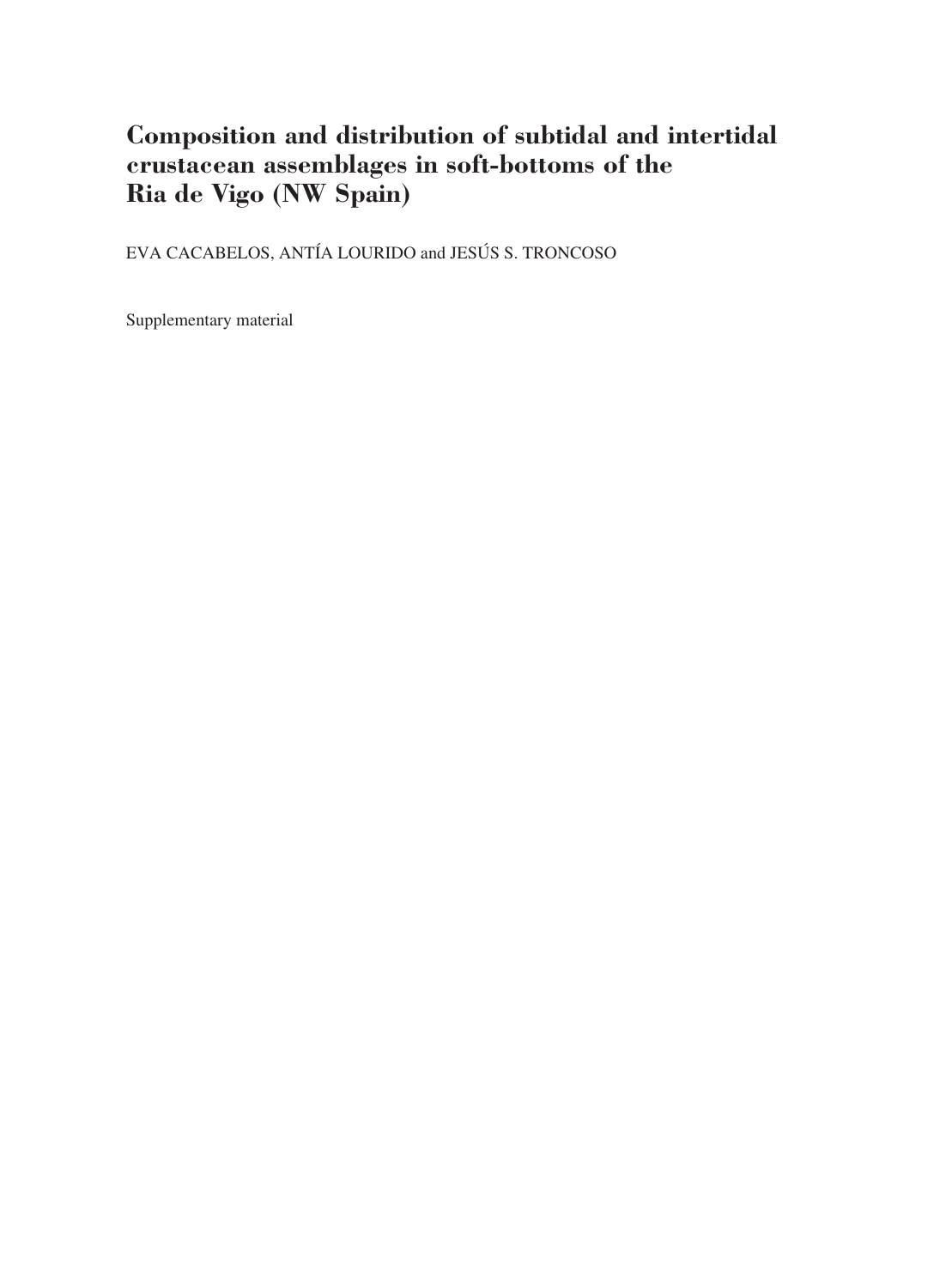Appendix 1. – Faunistic list of crustacean species found in the Ensenada de San Simón during the study.

CLASS OSTRACODA ORDER MYOCOPIDA Myocopida sp.1 Myocopida sp.2 Myocopida sp.3 Myocopida sp.4 ORDER PODOCOPIDA Cytheracea sp. Family Pontocyprididae G.W. Müller, 1894  *Pontocypris* sp.  *Propontocypris* sp. Family Trachyleberididae Sylvester-Bradley, 1948  *Carinocythereis* sp. Family Hemicytheridae Sylvester-Bradley, 1948  *Aurila* sp. Family Cytheruridae G.W. Müller, 1894  *Semicytherura* sp. CLASS COPEPODA ORDER HARPACTICOIDA Harpacticoida spp. Family Porcellidiidae Boeck, 1865  *Porcellidium* sp. ORDER POECILOSTOMATOIDA Poecilostomatoida sp.1 Poecilostomatoida sp.2 Poecilostomatoida sp.3 CLASS MALACOSTRACA ORDER LEPTOSTRACA Family Nebaliidae Samouelle, 1819  *Nebalia kocatasi* Moreira, Koçak and Katagan, 2007  *Nebalia strausi* Risso, 1826 ORDER CUMACEA Family Bodotriidae T. Scott, 1901  *Iphinoe tenella* Sars, 1878 Family Leuconidae G.O. Sars, 1878  *Eudorella truncatula* (Bate, 1856) Family Diastylidae Bate, 1856  *Diastylis laevis* Norman, 1869  *Diastylis* sp. ORDER TANAIDACEA Family Apseudidae Leach, 1814  *Apseudes latreilli* (Milne-Edwards, 1828)  *Apseudes talpa* (Montagu, 1808) Family Tanaidae Dana, 1849  *Zeuxo normani* (Richardson, 1905) Family Paratanaidae Lang, 1949  *Heterotanais oerstedi* (Krøyer, 1842)  *Leptochelia savignyi* (Krøyer, 1842) Family Leptognathiidae Sieg, 1976  *Pseudoparatanais batei* (G.O. Sars, 1882)  *Tanaopsis graciloides* (Liljeborg, 1864) ORDER MYSIDACEA Family Mysidae Dana, 1850  *Praunus neglectus* (G.O.Sars, 1869)  *Paramysis* sp.  *Erythrops* sp.

ORDER ISOPODA Family Gnathiidae Harger, 1880  *Gnathia oxyurea* (Lilljeborg, 1855) Family Anthuridae Leach, 1814  *Cyathura carinata* (Kroyer, 1847) Family Cirolanidae Dana, 1853  *Cirolana* sp. Family Sphaeromatidae (Dahl, 1916)  *Lekanesphera levii* (Argano and Ponticelli, 1981) Family Janiridae Sars, 1897  *Janiropsis breviremis* Sars, 1899 Family Munnidae Sars, 1899  *Munna* sp. Family Arcturidae Sars, 1899 Arcturidae sp.  *Arcturella* sp. Family Idoteidae Samouelle, 1819  *Idotea baltica* (Pallas, 1772) ORDER AMPHIPODA Family Lysianassidae Dana, 1849  *Lepidepecreum longicorne* (Bate and Westwood, 1861)  *Orchomene humilis* (A.Costa, 1853)  *Perrierella audouiniana* (Bate, 1857) Family Ampeliscidae Bate, 1861  *Ampelisca brevicornis* (A. Costa, 1853)  *Ampelisca remora* Bellan-Santini and Dauvin, 1986  *Ampelisca tenuicornis* Liljeborg, 1855  *Ampelisca typica* (Bate, 1856) Family Colomastigidae Stebbing, 1899  *Colomastix pusilla* Grube, 1861 Family Amphilochidae Boeck, 1872  *Amphilochus spencebatei* (Stebbing, 1876)  *Amphilochus neapolitanus* Della Valle, 1893  *Gitana sarsi* Boeck, 1871 Family Leucothoidae Dana, 1852  *Leucothoe incisa* Robertson, 1892  *Leucothoe richiardii* Lessona, 1865 Family Stenothoidae Boeck, 1871  *Stenothoe monoculoides* (Montagu, 1813) Family Hyalidae Bulycheva, 1957  *Hyale perieri* (Lucas, 1849) Family Gammaridae Leach, 1814 Gammaridae sp.  *Echinogammarus* sp.1  *Echinogammarus* sp.2  *Gammarus insensibilis* Stock, 1966 Family Melitidae Bousfield, 1973  *Cheirocratus* cf. *intermedius* Sars, 1894  *Gammarella fucicola* (Leach, 1814)  *Maera grossimana* (Montagu, 1808)  *Maera othonis* (Milne-Edwards, 1830)  *Melita palmata* (Montagu, 1804) Family Argissidae Walker, 1904  *Argissa hamatipes* (Norman, 1869) Family Oedicerotidae Liljeborg, 1865  *Perioculodes longimanus* (Bate and Westwood, 1868)

SCI. MAR., 74(3), September 2010, S1-S7. ISSN 0214-8358 Supplementary material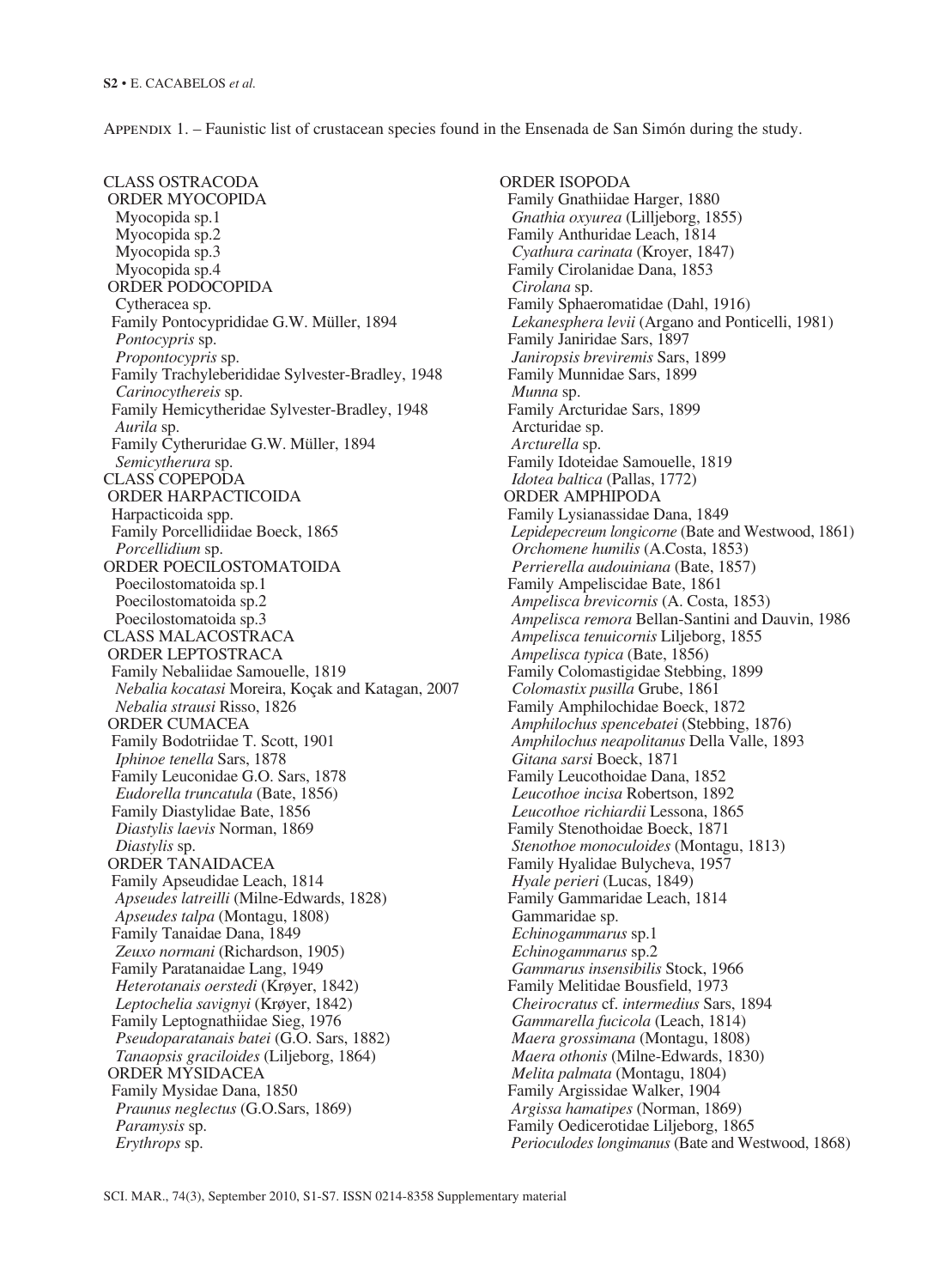*Pontocrates altamarinus* (Bate and Westwood, 1862)  *Westwoodilla rectirostris* (Della Valle, 1893) Family Phoxocephalidae Sars, 1893  *Harpinia antennaria* Meinert, 1890  *Harpinia crenulata* (Boeck, 1871)  *Harpinia dellavallei* Chevreux, 1910  *Metaphoxus simplex* (Bate, 1857) Family Dexaminidae Leach, 1814  *Atylus vedlomensis* (Bate and Westwood, 1862) Family Aoridae Stebbing, 1899 Aoridae spp.  *Lembos* sp.  *Leptocheirus pilosus* Zaddach, 1844  *Microdeutopus anomalus* (Rathke, 1843)  *Microdeutopus* cf. *armatus* Chevreux, 1887  *Microdeutopus gryllotalpa* A. Costa, 1853  *Microdeutopus versiculatus* (Bate, 1856)  *Microdeutopus* sp. Family Isaeidae Dana, 1853 Isaeidae spp.  *Gammaropsis maculata* (Johnston, 1827)  *Gammaropsis palmata* (Stebbing and Robertson, 1891)  *Gammaropsis sophiae* (Boeck, 1861)  *Megamphopus* cf. *longicornis* Chevreux, 1911  *Photis longicaudata* (Bate and Westwood, 1862)  *Photis longipes* (Della Valle, 1893)  *Photis* sp. Family Corophiidae Dana, 1849  *Corophium acherusicum* (A. Costa, 1851)  *Corophium acutum* Chevreux, 1908  *Corophium insidiosum* Crawford, 1937  *Corophium multisetosum* Stock, 1952

 *Corophium* cf. *runcicorne* Della Valle, 1893  *Corophium sextonae* Crawford, 1937  *Corophium* spp. Family Ischyroceridae Stebbing, 1899  *Ericthonius punctatus* (Bate, 1857) Family Caprellidae White, 1847  *Caprella* sp. Family Pariambidae Laubitz, 1993  *Pariambus typicus* (Kroyer, 1844) Family Phtisicidae Vassilenko, 1968  *Phtisica marina* Slabber, 1769 ORDER DECAPODA Family Palaemonidae Rafinesque, 1815  *Palaemon elegans* Rathke, 1837  *Palaemon serratus* (Pennant, 1777) Family Alpheidae Rafinesque, 1815  *Athanas nitescens* (Leach, 1814) Family Cangronidae Haworth, 1825  *Crangon crangon* (Linneo, 1758) Family Callianassidae Dana, 1852 Callianassidae sp. Family Paguridae Latreille, 1803  *Anapagurus hyndmanni* (Bell, 1846) Family Porcellanidae Haworth, 1825  *Pisidia longicornis* (Linneo, 1767) Family Majidae Samouelle, 1819  *Inachus leptochirus* Leach, 1817  *Macropodia rostrata* (Linneo, 1761) Family Portunidae Rafinesque, 1815  *Liocarcinus arcuatus* (Leach, 1814)  *Carcinus maenas* (Linneo, 1758)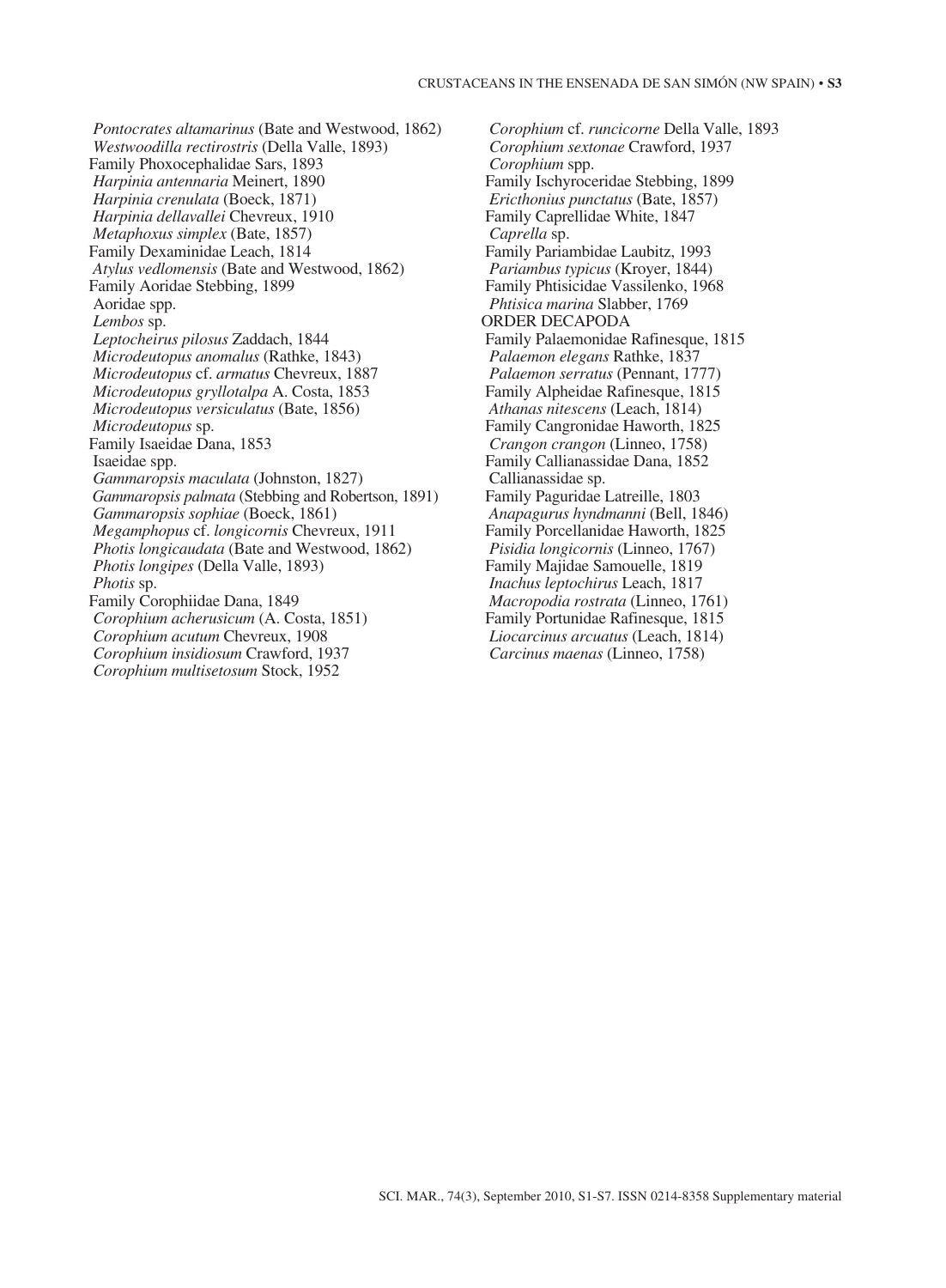## **S4** • E. CACABELOS *et al.*

Appendix  $2. -$  Abundance of species in

| Site                                                |                                  | 2                          |                                  | $\overline{4}$             | 5                                | 6                                | $\tau$                     | 8                          | 9                     | 10                   | -11                  | 12                   | 13                               |  |
|-----------------------------------------------------|----------------------------------|----------------------------|----------------------------------|----------------------------|----------------------------------|----------------------------------|----------------------------|----------------------------|-----------------------|----------------------|----------------------|----------------------|----------------------------------|--|
| Myocopida sp. 1<br>Myocopida sp. 2                  | $\overline{0}$<br>$\overline{0}$ | $\Omega$<br>$\Omega$       | $\Omega$<br>$\Omega$             | $\Omega$<br>$\Omega$       | $\Omega$<br>$\overline{0}$       | $\Omega$<br>$\overline{0}$       | $\Omega$<br>$\Omega$       | $\Omega$<br>$\Omega$       | $\Omega$<br>$\Omega$  | $\Omega$             | $\Omega$<br>$\Omega$ | $\Omega$<br>$\Omega$ | $\overline{0}$<br>$\overline{0}$ |  |
| Myocopida sp. 3                                     | $\theta$                         | $\Omega$                   | $\Omega$                         | $\overline{0}$             | $\overline{0}$                   | $\overline{0}$                   | $\overline{0}$             | $\theta$                   | $\Omega$              | $\Omega$             | $\Omega$             | $\Omega$             | $\Omega$                         |  |
| Myocopida sp. 4                                     | $\overline{0}$<br>$\overline{0}$ | 3.6<br>$\Omega$            | $\Omega$<br>257.                 | $\Omega$<br>7.1            | $\Omega$<br>7.1                  | $\Omega$<br>10.7                 | $\Omega$<br>10.7           | $\Omega$<br>$\overline{0}$ | 3.6<br>$\overline{0}$ | $\Omega$<br>$\Omega$ | $\Omega$<br>$\Omega$ | $\Omega$<br>$\Omega$ | $\Omega$<br>$\Omega$             |  |
| Cytheracea sp.<br>Pontocypris sp.                   | $\Omega$                         | $\overline{0}$             | $\Omega$                         | $\Omega$                   | $\overline{0}$                   | $\overline{0}$                   | 10.7                       | 10.7                       | 3.6                   | $\Omega$             | $\Omega$             | $\Omega$             | $\Omega$                         |  |
| Propontocypris sp.                                  | $\overline{0}$                   | 7.1                        | $\Omega$                         | $\Omega$                   | 7.1                              | 3.6                              | 75.0                       | 78.6                       | 71.4                  | 250.0                | $\Omega$             | $\Omega$             | 7.1                              |  |
| Cariocythereis sp.<br>Aurila sp.                    | $\overline{0}$<br>$\overline{0}$ | $\overline{0}$<br>$\Omega$ | $\Omega$<br>$\Omega$             | $\overline{0}$<br>$\Omega$ | $\overline{0}$<br>14.3           | $\overline{0}$<br>$\overline{0}$ | $\overline{0}$<br>$\Omega$ | 3.6<br>3.6                 | $\overline{0}$<br>7.1 | $\Omega$<br>$\Omega$ | $\Omega$<br>3.6      | $\Omega$<br>$\Omega$ | $\overline{0}$<br>$\overline{0}$ |  |
| Semicytherura sp.                                   | $\overline{0}$                   | $\overline{0}$             | $\Omega$                         | $\Omega$                   | $\Omega$                         | $\Omega$                         | $\Omega$                   | $\overline{0}$             | $\Omega$              | $\Omega$             | $\Omega$             | $\Omega$             | $\overline{0}$                   |  |
| Harpacticoida spp.                                  | 78.6                             | 32.1                       | 60.7                             | 35.7                       | 207.                             | 125.0                            | 85.7                       | 14.3                       | 3.6                   | 592.9                | 14.3                 | $\Omega$             | 42.9                             |  |
| Porcellidium sp.<br>Poecilostomatoida sp.1          | $\overline{0}$                   | $\overline{0}$<br>17.9     | $\Omega$<br>$\overline{0}$       | $\Omega$<br>$\Omega$       | $\Omega$<br>$\overline{0}$       | $\Omega$<br>$\Omega$             | $\Omega$<br>32.1           | $\Omega$<br>$\overline{0}$ | $\theta$<br>14.3      | $\Omega$<br>$\Omega$ | $\Omega$<br>$\Omega$ | $\Omega$<br>$\Omega$ | $\overline{0}$<br>25.0           |  |
| Poecilostomatoida sp.2                              | 7.1<br>$\overline{0}$            | $\Omega$                   | $\Omega$                         | $\Omega$                   | $\overline{0}$                   | $\Omega$                         | $\overline{0}$             | $\Omega$                   | $\overline{0}$        | $\Omega$             | 0                    | $\Omega$             | $\overline{0}$                   |  |
| Poecilostomatoida sp.3                              | $\overline{0}$                   | $\overline{0}$             | 3.6                              | 10.7                       | 21.4                             | $\Omega$                         | $\overline{0}$             | $\Omega$                   | $\Omega$              | $\Omega$             | $\Omega$             | $\Omega$             | $\Omega$                         |  |
| Nebalia kocatasi                                    | $\overline{0}$                   | $\Omega$                   | $\Omega$                         | $\Omega$                   | $\Omega$                         | $\Omega$                         | 7.1                        | $\Omega$                   | $\Omega$              | $\Omega$<br>$\Omega$ | $\Omega$<br>$\Omega$ | $\Omega$<br>$\Omega$ | $\Omega$                         |  |
| Nebalia strausi<br>Iphinoe tenella                  | $\overline{0}$<br>$\Omega$       | $\Omega$<br>$\Omega$       | $\Omega$<br>$\Omega$             | $\Omega$<br>57.1           | $\overline{0}$<br>14.3           | $\Omega$<br>$\Omega$             | $\overline{0}$<br>67.9     | $\Omega$<br>153.6          | $\Omega$<br>60.7      | $\Omega$             | $\Omega$             | $\Omega$             | $\overline{0}$<br>3.6            |  |
| Eudorella truncatula                                | $\theta$                         | $\Omega$                   | $\Omega$                         | $\Omega$                   | $\Omega$                         | $\Omega$                         | $\Omega$                   | $\Omega$                   | $\Omega$              | $\Omega$             | $\Omega$             | $\Omega$             | $\overline{0}$                   |  |
| Diastylis laevis                                    | $\Omega$                         | $\Omega$                   | $\Omega$                         | $\overline{0}$             | $\theta$                         | $\Omega$                         | $\Omega$                   | $\Omega$                   | $\Omega$              | $\Omega$             | $\Omega$             | $\Omega$             | $\Omega$                         |  |
| Diastylis sp.                                       | $\overline{0}$<br>$\theta$       | $\Omega$<br>$\Omega$       | $\Omega$<br>$\Omega$             | $\theta$<br>$\Omega$       | $\overline{0}$<br>$\Omega$       | $\Omega$<br>$\Omega$             | $\Omega$<br>$\Omega$       | $\theta$<br>$\Omega$       | $\Omega$<br>$\Omega$  | $\Omega$<br>$\Omega$ | $\Omega$<br>$\Omega$ | $\Omega$<br>$\Omega$ | $\Omega$<br>$\Omega$             |  |
| Apseudes latreilli<br>Apseudes talpa                | $\Omega$                         | $\Omega$                   | $\Omega$                         | $\Omega$                   | $\theta$                         | $\Omega$                         | $\Omega$                   | $\theta$                   | $\overline{0}$        | $\Omega$             | $\Omega$             | $\Omega$             | $\Omega$                         |  |
| Zeuxo normani                                       | $\overline{0}$                   | $\Omega$                   | $\overline{0}$                   | $\Omega$                   | $\theta$                         | $\Omega$                         | 39.3                       | 7.1                        | 39.3                  | 239.3                | 3.6                  | $\Omega$             | 7.1                              |  |
| Heterotanais oerstedi                               | $\overline{0}$                   | $\Omega$                   | $\overline{0}$                   | $\Omega$                   | $\Omega$                         | $\Omega$                         | $\overline{0}$             | $\Omega$                   | $\Omega$              | $\Omega$             | $\Omega$             | $\Omega$             | $\Omega$                         |  |
| Leptochelia savignyi<br>Pseudoparatanais batei      | $\theta$<br>$\overline{0}$       | $\Omega$<br>$\Omega$       | $\Omega$<br>$\Omega$             | $\Omega$<br>$\overline{0}$ | $\theta$<br>$\overline{0}$       | $\Omega$<br>$\Omega$             | $\Omega$<br>$\overline{0}$ | $\Omega$<br>$\theta$       | $\Omega$<br>$\Omega$  | $\Omega$<br>$\Omega$ | $\Omega$<br>$\Omega$ | $\Omega$<br>$\Omega$ | $\Omega$<br>$\Omega$             |  |
| Tanaopsis graciloides                               | $\overline{0}$                   | $\Omega$                   | $\Omega$                         | $\Omega$                   | $\Omega$                         | $\Omega$                         | $\Omega$                   | $\Omega$                   | $\bigcap$             | $\Omega$             | $\Omega$             | $\Omega$             | $\Omega$                         |  |
| Praunus neglectus                                   | $\overline{0}$                   | $\Omega$                   | $\overline{0}$                   | $\Omega$                   | $\overline{0}$                   | $\Omega$                         | 7.1                        | $\overline{0}$             | $\Omega$              | $\Omega$             | $\Omega$             | $\Omega$             | $\Omega$                         |  |
| Paramysis sp.                                       | $\Omega$                         | $\Omega$                   | $\overline{0}$<br>$\Omega$       | $\Omega$                   | $\overline{0}$                   | $\Omega$                         | $\overline{0}$             | 3.6                        | $\Omega$              | $\Omega$<br>$\Omega$ | $\Omega$<br>$\Omega$ | $\Omega$<br>$\Omega$ | $\Omega$<br>$\Omega$             |  |
| Erythrops sp.<br>Gnathia oxyurea                    | $\theta$<br>$\theta$             | $\Omega$<br>$\Omega$       | $\overline{0}$                   | $\Omega$<br>$\overline{0}$ | $\Omega$<br>$\overline{0}$       | $\Omega$<br>$\Omega$             | 3.6<br>$\overline{0}$      | $\theta$<br>$\theta$       | $\Omega$<br>$\Omega$  | $\Omega$             | $\Omega$             | $\Omega$             | $\Omega$                         |  |
| Cyathura carinata                                   | $\theta$                         | $\Omega$                   | 7.1                              | 10.7                       | 46.4                             | $\overline{0}$                   | $\Omega$                   | $\theta$                   | $\bigcap$             | $\Omega$             | $\Omega$             | $\Omega$             | $\Omega$                         |  |
| Cirolana sp.                                        | $\overline{0}$                   | $\Omega$                   | $\Omega$                         | $\overline{0}$             | $\Omega$                         | $\Omega$                         | $\Omega$                   | $\Omega$                   | $\bigcap$             | $\Omega$             | $\Omega$             | $\Omega$             | $\Omega$                         |  |
| Lekanesphera levii                                  | 3.6<br>$\overline{0}$            | 7.1<br>$\Omega$            | 10.7<br>$\Omega$                 | 3.6<br>$\Omega$            | 85.7<br>$\Omega$                 | 82.1<br>$\Omega$                 | $\Omega$<br>$\Omega$       | $\Omega$<br>$\theta$       | $\Omega$<br>$\Omega$  | $\Omega$<br>$\Omega$ | $\Omega$<br>$\Omega$ | $\Omega$<br>$\Omega$ | $\Omega$<br>$\Omega$             |  |
| Janiropsis breviremis<br>Munna sp.                  | $\overline{0}$                   | $\Omega$                   | $\overline{0}$                   | $\Omega$                   | $\Omega$                         | $\Omega$                         | 28.6                       | $\theta$                   | $\Omega$              | $\Omega$             | 3.6                  | $\Omega$             | $\Omega$                         |  |
| Arcturidae sp.                                      | $\overline{0}$                   | $\Omega$                   | $\Omega$                         | $\Omega$                   | $\theta$                         | $\Omega$                         | $\overline{0}$             | $\Omega$                   | $\bigcap$             | $\Omega$             | $\Omega$             | $\Omega$             | $\Omega$                         |  |
| Arcturella sp.                                      | $\overline{0}$                   | $\Omega$                   | $\overline{0}$                   | $\overline{0}$             | $\theta$                         | $\Omega$                         | $\Omega$                   | $\Omega$                   | $\Omega$              | $\Omega$             | $\Omega$             | $\Omega$             | $\Omega$                         |  |
| Idotea baltica                                      | 64.3                             | 575.0                      | 189.3                            | 10.7                       | 7.1                              | 3.6                              | $\Omega$                   | $\theta$                   | $\bigcap$             | $\Omega$<br>$\Omega$ | $\Omega$<br>$\Omega$ | $\Omega$<br>$\Omega$ | $\Omega$                         |  |
| Lepidepecreum longicorne<br>Orchomene humilis       | $\overline{0}$<br>$\overline{0}$ | $\Omega$<br>$\Omega$       | $\Omega$<br>$\Omega$             | $\Omega$<br>$\Omega$       | $\theta$<br>$\overline{0}$       | $\overline{0}$<br>$\Omega$       | $\Omega$<br>$\Omega$       | $\Omega$<br>$\Omega$       | $\Omega$<br>$\Omega$  | $\Omega$             | $\Omega$             | $\Omega$             | $\Omega$<br>$\Omega$             |  |
| Perrierella audouiniana                             | $\overline{0}$                   | $\Omega$                   | $\Omega$                         | $\Omega$                   | $\Omega$                         | $\Omega$                         | $\Omega$                   | $\theta$                   | $\Omega$              | $\Omega$             | $\Omega$             | $\Omega$             | $\Omega$                         |  |
| Ampelisca brevicornis                               | $\overline{0}$                   | $\Omega$                   | $\Omega$                         | $\overline{0}$             | $\overline{0}$                   | $\Omega$                         | $\Omega$                   | 7.1                        | 7.1                   | $\Omega$             | 10.7                 | $\Omega$             | $\Omega$                         |  |
| Ampelisca remora                                    | $\overline{0}$                   | $\Omega$                   | $\Omega$                         | $\Omega$                   | $\overline{0}$                   | $\Omega$                         | $\Omega$                   | $\theta$                   | $\Omega$              | $\Omega$             | $\Omega$<br>$\Omega$ | $\Omega$<br>$\Omega$ | $\Omega$                         |  |
| Ampelisca tenuicornis<br>Ampelisca typica           | $\Omega$<br>$\Omega$             | $\Omega$<br>$\Omega$       | $\Omega$<br>$\Omega$             | $\Omega$<br>$\Omega$       | $\Omega$<br>$\theta$             | $\Omega$<br>$\Omega$             | $\Omega$<br>$\Omega$       | $\Omega$<br>$\Omega$       | 7.1<br>$\Omega$       | $\Omega$             | $\Omega$             | $\Omega$             | $\Omega$<br>$\Omega$             |  |
| Colomastix pusilla                                  | $\overline{0}$                   | $\Omega$                   | $\Omega$                         | $\Omega$                   | $\Omega$                         | $\Omega$                         | $\Omega$                   | $\Omega$                   | $\Omega$              | $\Omega$             | $\Omega$             | $\Omega$             | $\Omega$                         |  |
| Amphilochus spencebatei                             | $\Omega$                         | $\Omega$                   | $\overline{0}$                   | $\Omega$                   | $\Omega$                         | $\Omega$                         | $\Omega$                   | $\Omega$                   | $\Omega$              | $\Omega$             | $\Omega$             | $\Omega$             | $\Omega$                         |  |
| Amphilochus neapolitanus                            | $\Omega$                         | $\Omega$<br>()             | $\Omega$                         | $\Omega$                   | $\Omega$                         | $\Omega$                         | $\Omega$                   | $\Omega$                   | $\Omega$              | $\Omega$<br>0        | $\Omega$             | $\Omega$<br>$\theta$ | $\Omega$                         |  |
| Gitana sarsi<br>Leucothoe incisa                    | $\mathbf{0}$<br>$\overline{0}$   | $\Omega$                   | $\Omega$                         | $\theta$<br>$\Omega$       | 0<br>$\overline{0}$              | 0<br>$\overline{0}$              | $\theta$<br>$\Omega$       | $\theta$<br>$\Omega$       | ()<br>$\theta$        | $\Omega$             | 0<br>$\Omega$        | $\Omega$             | $\theta$<br>$\overline{0}$       |  |
| Leucothoe richiardii                                | $\overline{0}$                   | $\overline{0}$             | $\Omega$                         | $\Omega$                   | $\overline{0}$                   | $\overline{0}$                   | $\overline{0}$             | $\theta$                   | $\theta$              | $\Omega$             | $\Omega$             | $\Omega$             | $\overline{0}$                   |  |
| Stenothoe monoculoides                              | $\Omega$                         | 3.6                        | $\overline{0}$                   | $\Omega$                   | $\overline{0}$                   | $\Omega$                         | $\Omega$                   | $\Omega$                   | $\Omega$              | $\Omega$             | $\Omega$             | $\Omega$             | $\Omega$                         |  |
| Hyale perieri<br>Gammaridae sp.                     | $\theta$<br>$\theta$             | $\Omega$<br>$\Omega$       | $\Omega$<br>$\overline{0}$       | $\Omega$<br>$\Omega$       | $\Omega$<br>$\theta$             | $\overline{0}$<br>$\overline{0}$ | $\Omega$<br>$\overline{0}$ | $\theta$<br>$\theta$       | $\Omega$<br>$\Omega$  | $\Omega$<br>$\Omega$ | $\Omega$<br>$\Omega$ | $\Omega$<br>$\Omega$ | $\overline{0}$<br>$\overline{0}$ |  |
| Echinogammarus sp. 1                                | $\overline{0}$                   |                            | $\Omega$                         | 0                          | $\overline{0}$                   | $\Omega$                         | $\overline{0}$             | $\theta$                   | $\Omega$              | $\Omega$             | $\Omega$             | $\Omega$             | 3.6                              |  |
| Echinogammarus sp. 2                                | 7.1                              | $\Omega$                   | 75.0                             | $\overline{0}$             | $\overline{0}$                   | $\overline{0}$                   | 60.7                       | $\theta$                   | $\Omega$              | $\Omega$             | $\Omega$             | $\Omega$             | $\overline{0}$                   |  |
| Gammarus insensibilis                               | $\overline{0}$                   | $\Omega$                   | $\overline{0}$                   | $\Omega$                   | 17.9                             | $\Omega$                         | $\overline{0}$             | $\Omega$                   | $\Omega$              | $\Omega$<br>$\Omega$ | $\Omega$<br>$\Omega$ | $\Omega$             | $\Omega$                         |  |
| Cheriocratus cf. intermedius<br>Gammarella fucicola | $\overline{0}$<br>$\Omega$       | $\Omega$<br>$\Omega$       | $\overline{0}$<br>$\overline{0}$ | $\Omega$<br>$\Omega$       | $\overline{0}$<br>$\overline{0}$ | $\Omega$<br>$\Omega$             | $\Omega$<br>$\overline{0}$ | $\Omega$<br>$\Omega$       | $\Omega$<br>$\Omega$  | $\Omega$             | $\Omega$             | $\Omega$<br>$\Omega$ | $\Omega$<br>$\Omega$             |  |
| Maera grossimana                                    | $\overline{0}$                   | $\Omega$                   | $\Omega$                         | $\Omega$                   | $\Omega$                         | $\Omega$                         | $\Omega$                   | $\theta$                   | $\Omega$              | $\Omega$             | $\Omega$             | $\Omega$             | $\Omega$                         |  |
| Maera othonis                                       | 257.1                            | 557.1                      | 478.6                            | 435.7                      | 239.3                            | 7.1                              | 271.4                      | $\Omega$                   | $\Omega$              | $\Omega$             | $\Omega$             | $\Omega$             | $\Omega$                         |  |
| Melita palmata                                      | $\overline{0}$<br>$\overline{0}$ | $\Omega$<br>$\Omega$       | $\Omega$<br>$\Omega$             | $\Omega$<br>$\Omega$       | $\Omega$<br>$\overline{0}$       | $\Omega$<br>$\Omega$             | $\Omega$<br>$\Omega$       | $\Omega$<br>$\Omega$       | $\Omega$<br>$\Omega$  | $\Omega$<br>$\Omega$ | $\Omega$<br>$\Omega$ | $\Omega$<br>$\Omega$ | $\Omega$<br>$\Omega$             |  |
| Argissa hamatipes<br>Perioculodes longimanus        | $\overline{0}$                   | $\Omega$                   | $\Omega$                         | $\Omega$                   | $\overline{0}$                   | $\Omega$                         | $\Omega$                   | $\Omega$                   | $\Omega$              | $\Omega$             | $\Omega$             | $\Omega$             | $\Omega$                         |  |
| Pontocrates altamarinus                             | $\overline{0}$                   | $\Omega$                   | $\Omega$                         | $\theta$                   | $\Omega$                         | $\overline{0}$                   | $\Omega$                   | $\Omega$                   | $\Omega$              | $\Omega$             | $\Omega$             | $\Omega$             | $\overline{0}$                   |  |
| Westwoodilla rectirostris                           | $\Omega$                         | $\Omega$                   | $\overline{0}$                   | $\Omega$                   | $\overline{0}$                   | $\overline{0}$                   | $\Omega$                   | $\Omega$                   | $\Omega$              | $\Omega$             | $\Omega$             | $\Omega$             | $\Omega$                         |  |
| Harpinia antennaria<br>Harpinia crenulata           | $\Omega$<br>$\Omega$             | $\Omega$<br>$\Omega$       | $\Omega$<br>$\Omega$             | $\Omega$<br>$\Omega$       | $\overline{0}$<br>$\Omega$       | $\overline{0}$<br>$\Omega$       | $\overline{0}$<br>$\Omega$ | $\theta$<br>$\Omega$       | $\Omega$<br>$\Omega$  | $\Omega$<br>$\Omega$ | $\Omega$<br>$\Omega$ | $\Omega$<br>$\Omega$ | $\Omega$<br>$\overline{0}$       |  |
| Harpinia dellavallei                                | $\Omega$                         | $\Omega$                   | $\overline{0}$                   | $\Omega$                   | $\overline{0}$                   | $\overline{0}$                   | $\overline{0}$             | $\theta$                   | $\overline{0}$        | $\Omega$             | $\Omega$             | $\overline{0}$       | $\overline{0}$                   |  |
| Metaphoxus simplex                                  | $\overline{0}$                   | $\Omega$                   | $\overline{0}$                   | $\Omega$                   | $\Omega$                         | $\overline{0}$                   | $\Omega$                   | $\theta$                   | $\overline{0}$        | $\Omega$             | $\Omega$             | $\Omega$             | $\overline{0}$                   |  |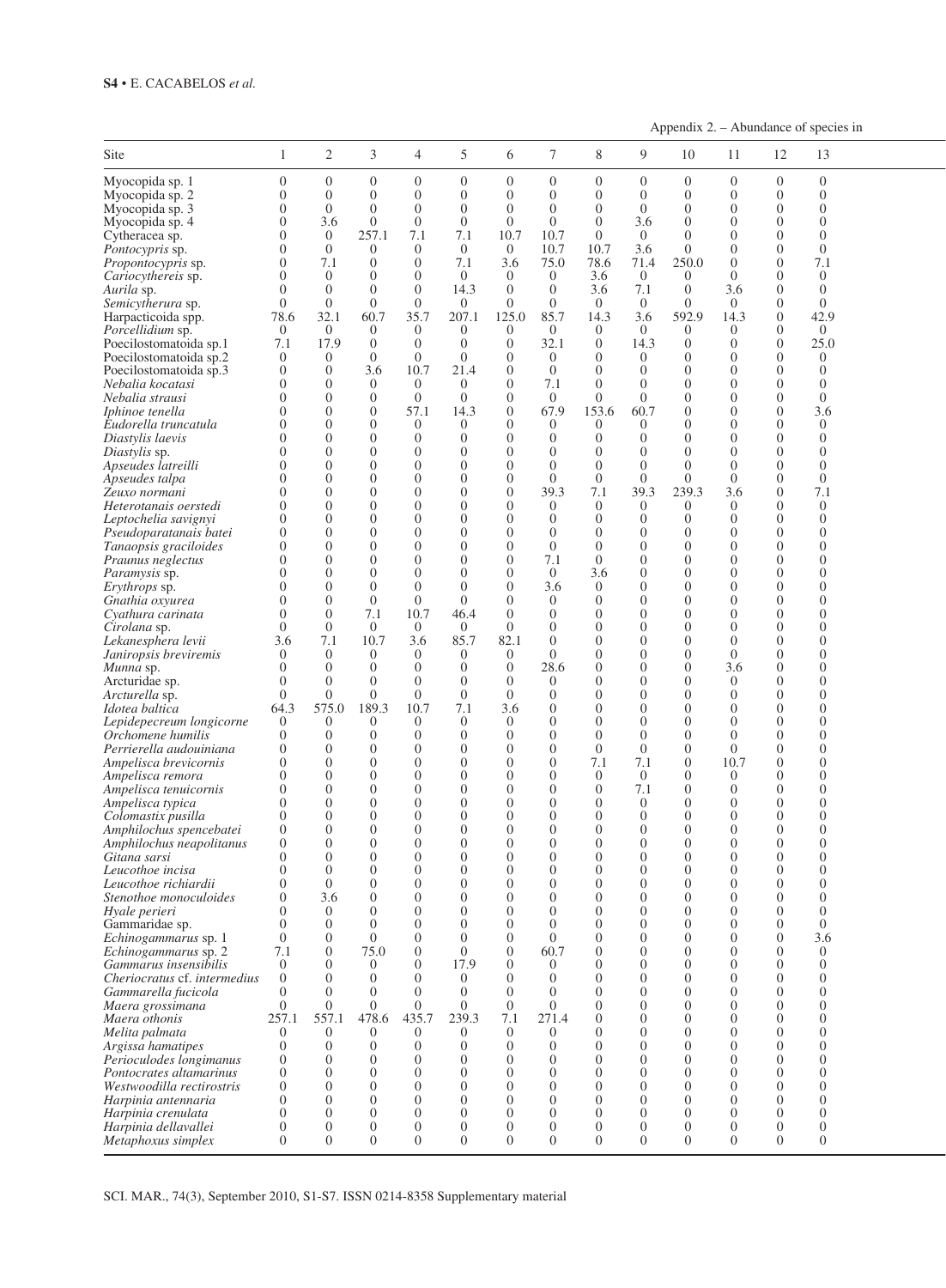each sampling site expressed as ind.  $m^2$ .

|  | 15<br>14                                                                                                                                                                                                                                                                                                                                                                                                                                                                                                                                                                                                                                                                                                                                                                                                                                                                                                                                                                                                                                                                                                                                                                                                                                                                                                                                                                                                                                                                                                                                                                                                                                                                                                                                                                                                                                                                                                                                                                                                                     | 16                                                                                                                                                                                                                                                                                                                                                                                                                                                                                                                                                                                                                                                                                                                                                                                                                                                                                                                                                                                                           | 17<br>18                                                                                                                                                                                                                                                                                                                                                                                                                                                                                                                                                                                                                                                                                                                                                                                                                                                                                                                                                                                                                                                                                                                                                                                                                                                                                                                                                                                                                                                                                                                                                                                                                                                                                                                                                                                                                                                                                                                                                                                                                              | 19                                                                                                                                                                                                                                                                                                                                                                                                                                                                                                                                                                                                                                                                                                                                                                                                                                                                                                                                                                                                                                                               | 20                                                                                                                                                                                                                                                                                                                                                                                                                                                                                                                                                                                                                                                                                                                                                                                                                                                                                                                                                                                                                            | 21                                                                                                                                                                                                                                                                                                                                                                                                                                                                                                                                                                                                                                                                                                                                                                                                                                                                                                                                      | 22                                                                                                                                                                                                                                                                                                                                                                                                                                                                                                                                                                                                                                                                                                                                                                                                                                                                                                                                                                                      | 23                                                                                                                                                                                                                                                                                                                                                                                                                                                                                                                                                                                                                                                                                                                                                                                                                                                                                                                     | 24                                                                                                                                                                                                                                                                                                                                                                                                                                                                                                                                                                                                                                                                                                                                                                                                                                                                                                                                                                           | 25                                                                                                                                                                                                                                                                                                                                                                                                                                                                                                                                                                                                                                                                                                                                                                                                                                                                                                                                                                         | 26                                                                                                                                                                                                                                                                                                                                                                                                                                                                                                                                                                                                                                                                                                                                                                                                                                                                            | 27<br>28                                                                                                                                                                                                                                                                                                                                                                                                                                                                                                                                                                                                                                                                                                                                                                                                                                                                                                                                                                                                                                                                                                                                                                                                                                                                                                                                                                                                                                                                                                                                                                                                                                                                                                                                                                                                                                                                                                                                                | 29                                                                                                                                                                                                                                                                                                                                                                                                                                                                                                                                                                                                                                                                                                                                                                                                                                                                                                                                                                                                             |  |
|--|------------------------------------------------------------------------------------------------------------------------------------------------------------------------------------------------------------------------------------------------------------------------------------------------------------------------------------------------------------------------------------------------------------------------------------------------------------------------------------------------------------------------------------------------------------------------------------------------------------------------------------------------------------------------------------------------------------------------------------------------------------------------------------------------------------------------------------------------------------------------------------------------------------------------------------------------------------------------------------------------------------------------------------------------------------------------------------------------------------------------------------------------------------------------------------------------------------------------------------------------------------------------------------------------------------------------------------------------------------------------------------------------------------------------------------------------------------------------------------------------------------------------------------------------------------------------------------------------------------------------------------------------------------------------------------------------------------------------------------------------------------------------------------------------------------------------------------------------------------------------------------------------------------------------------------------------------------------------------------------------------------------------------|--------------------------------------------------------------------------------------------------------------------------------------------------------------------------------------------------------------------------------------------------------------------------------------------------------------------------------------------------------------------------------------------------------------------------------------------------------------------------------------------------------------------------------------------------------------------------------------------------------------------------------------------------------------------------------------------------------------------------------------------------------------------------------------------------------------------------------------------------------------------------------------------------------------------------------------------------------------------------------------------------------------|---------------------------------------------------------------------------------------------------------------------------------------------------------------------------------------------------------------------------------------------------------------------------------------------------------------------------------------------------------------------------------------------------------------------------------------------------------------------------------------------------------------------------------------------------------------------------------------------------------------------------------------------------------------------------------------------------------------------------------------------------------------------------------------------------------------------------------------------------------------------------------------------------------------------------------------------------------------------------------------------------------------------------------------------------------------------------------------------------------------------------------------------------------------------------------------------------------------------------------------------------------------------------------------------------------------------------------------------------------------------------------------------------------------------------------------------------------------------------------------------------------------------------------------------------------------------------------------------------------------------------------------------------------------------------------------------------------------------------------------------------------------------------------------------------------------------------------------------------------------------------------------------------------------------------------------------------------------------------------------------------------------------------------------|------------------------------------------------------------------------------------------------------------------------------------------------------------------------------------------------------------------------------------------------------------------------------------------------------------------------------------------------------------------------------------------------------------------------------------------------------------------------------------------------------------------------------------------------------------------------------------------------------------------------------------------------------------------------------------------------------------------------------------------------------------------------------------------------------------------------------------------------------------------------------------------------------------------------------------------------------------------------------------------------------------------------------------------------------------------|-------------------------------------------------------------------------------------------------------------------------------------------------------------------------------------------------------------------------------------------------------------------------------------------------------------------------------------------------------------------------------------------------------------------------------------------------------------------------------------------------------------------------------------------------------------------------------------------------------------------------------------------------------------------------------------------------------------------------------------------------------------------------------------------------------------------------------------------------------------------------------------------------------------------------------------------------------------------------------------------------------------------------------|-----------------------------------------------------------------------------------------------------------------------------------------------------------------------------------------------------------------------------------------------------------------------------------------------------------------------------------------------------------------------------------------------------------------------------------------------------------------------------------------------------------------------------------------------------------------------------------------------------------------------------------------------------------------------------------------------------------------------------------------------------------------------------------------------------------------------------------------------------------------------------------------------------------------------------------------|-----------------------------------------------------------------------------------------------------------------------------------------------------------------------------------------------------------------------------------------------------------------------------------------------------------------------------------------------------------------------------------------------------------------------------------------------------------------------------------------------------------------------------------------------------------------------------------------------------------------------------------------------------------------------------------------------------------------------------------------------------------------------------------------------------------------------------------------------------------------------------------------------------------------------------------------------------------------------------------------|------------------------------------------------------------------------------------------------------------------------------------------------------------------------------------------------------------------------------------------------------------------------------------------------------------------------------------------------------------------------------------------------------------------------------------------------------------------------------------------------------------------------------------------------------------------------------------------------------------------------------------------------------------------------------------------------------------------------------------------------------------------------------------------------------------------------------------------------------------------------------------------------------------------------|------------------------------------------------------------------------------------------------------------------------------------------------------------------------------------------------------------------------------------------------------------------------------------------------------------------------------------------------------------------------------------------------------------------------------------------------------------------------------------------------------------------------------------------------------------------------------------------------------------------------------------------------------------------------------------------------------------------------------------------------------------------------------------------------------------------------------------------------------------------------------------------------------------------------------------------------------------------------------|----------------------------------------------------------------------------------------------------------------------------------------------------------------------------------------------------------------------------------------------------------------------------------------------------------------------------------------------------------------------------------------------------------------------------------------------------------------------------------------------------------------------------------------------------------------------------------------------------------------------------------------------------------------------------------------------------------------------------------------------------------------------------------------------------------------------------------------------------------------------------------------------------------------------------------------------------------------------------|-------------------------------------------------------------------------------------------------------------------------------------------------------------------------------------------------------------------------------------------------------------------------------------------------------------------------------------------------------------------------------------------------------------------------------------------------------------------------------------------------------------------------------------------------------------------------------------------------------------------------------------------------------------------------------------------------------------------------------------------------------------------------------------------------------------------------------------------------------------------------------|---------------------------------------------------------------------------------------------------------------------------------------------------------------------------------------------------------------------------------------------------------------------------------------------------------------------------------------------------------------------------------------------------------------------------------------------------------------------------------------------------------------------------------------------------------------------------------------------------------------------------------------------------------------------------------------------------------------------------------------------------------------------------------------------------------------------------------------------------------------------------------------------------------------------------------------------------------------------------------------------------------------------------------------------------------------------------------------------------------------------------------------------------------------------------------------------------------------------------------------------------------------------------------------------------------------------------------------------------------------------------------------------------------------------------------------------------------------------------------------------------------------------------------------------------------------------------------------------------------------------------------------------------------------------------------------------------------------------------------------------------------------------------------------------------------------------------------------------------------------------------------------------------------------------------------------------------------|----------------------------------------------------------------------------------------------------------------------------------------------------------------------------------------------------------------------------------------------------------------------------------------------------------------------------------------------------------------------------------------------------------------------------------------------------------------------------------------------------------------------------------------------------------------------------------------------------------------------------------------------------------------------------------------------------------------------------------------------------------------------------------------------------------------------------------------------------------------------------------------------------------------------------------------------------------------------------------------------------------------|--|
|  | 100.0<br>$\Omega$<br>$\overline{0}$<br>$\overline{0}$<br>$\overline{0}$<br>$\Omega$<br>1425.0<br>$\overline{0}$<br>$\overline{0}$<br>28.6<br>10.7<br>$\Omega$<br>53.6<br>25.0<br>17.9<br>$\overline{0}$<br>$\overline{0}$<br>$\overline{0}$<br>$\overline{0}$<br>7.1<br>207.1<br>78.6<br>$\overline{0}$<br>$\theta$<br>78.6<br>$\Omega$<br>$\Omega$<br>$\overline{0}$<br>$\Omega$<br>$\Omega$<br>$\overline{0}$<br>$\theta$<br>$\Omega$<br>$\theta$<br>64.3<br>$\mathbf{0}$<br>$\overline{0}$<br>$\Omega$<br>$\overline{0}$<br>$\Omega$<br>$\overline{0}$<br>$\theta$<br>21.4<br>$\theta$<br>14.3<br>$\theta$<br>46.4<br>3.6<br>$\overline{0}$<br>$\Omega$<br>3.6<br>3.6<br>$\overline{0}$<br>$\Omega$<br>21.4<br>$\theta$<br>$\overline{0}$<br>$\theta$<br>$\Omega$<br>$\Omega$<br>$\Omega$<br>$\Omega$<br>$\Omega$<br>$\Omega$<br>$\theta$<br>$\Omega$<br>$\theta$<br>$\Omega$<br>10.7<br>$\Omega$<br>$\Omega$<br>$\theta$<br>$\Omega$<br>$\overline{0}$<br>$\theta$<br>$\Omega$<br>$\Omega$<br>$\Omega$<br>7.1<br>$\Omega$<br>$\theta$<br>$\Omega$<br>$\theta$<br>$\Omega$<br>$\Omega$<br>17.9<br>$\Omega$<br>$\overline{0}$<br>$\theta$<br>203.6<br>$\theta$<br>$\theta$<br>$\overline{0}$<br>$\Omega$<br>$\Omega$<br>$\Omega$<br>$\Omega$<br>$\overline{0}$<br>$\theta$<br>$\overline{0}$<br>$\overline{0}$<br>$\boldsymbol{0}$<br>50.0<br>$\overline{0}$<br>$\boldsymbol{0}$<br>$\boldsymbol{0}$<br>$\boldsymbol{0}$<br>$\overline{0}$<br>$\boldsymbol{0}$<br>$^{3.6}_{\rm 0}$<br>$\boldsymbol{0}$<br>$\boldsymbol{0}$<br>$\boldsymbol{0}$<br>10.7<br>$\theta$<br>7.1<br>$\boldsymbol{0}$<br>$\boldsymbol{0}$<br>$\stackrel{7.1}{_{0}}$<br>$\boldsymbol{0}$<br>$\overline{0}$<br>$\frac{14.3}{0}$<br>139.3<br>$\begin{smallmatrix}0\\0\end{smallmatrix}$<br>$\overline{0}$<br>$\boldsymbol{0}$<br>$\boldsymbol{0}$<br>$\theta$<br>$\boldsymbol{0}$<br>$\overline{0}$<br>$\mathbf{0}$<br>139.3<br>$\boldsymbol{0}$<br>$\stackrel{0}{0}$<br>$\boldsymbol{0}$<br>$\boldsymbol{0}$<br>$\boldsymbol{0}$<br>$\boldsymbol{0}$ | 28.6<br>$\overline{0}$<br>$\overline{0}$<br>32.1<br>$\overline{0}$<br>7.1<br>$\Omega$<br>3.6<br>$\overline{0}$<br>$\Omega$<br>7.1<br>3.6<br>10.7<br>$\overline{0}$<br>$\overline{0}$<br>$\theta$<br>$\theta$<br>3.6<br>3.6<br>$\overline{0}$<br>$\theta$<br>$\Omega$<br>$\Omega$<br>17.9<br>$\Omega$<br>$\overline{0}$<br>$\Omega$<br>$\Omega$<br>$\theta$<br>$\Omega$<br>$\Omega$<br>$\Omega$<br>$\theta$<br>$\Omega$<br>$\theta$<br>$\theta$<br>$\Omega$<br>7.1<br>$\Omega$<br>$\theta$<br>$\theta$<br>$\Omega$<br>$\Omega$<br>14.3<br>$\Omega$<br>42.9<br>$\overline{0}$<br>42.9<br>$\Omega$<br>$\overline{0}$<br>$\overline{0}$<br>82.1<br>7.1<br>$\boldsymbol{0}$<br>$\boldsymbol{0}$<br>$\overline{0}$<br>$\theta$<br>$\boldsymbol{0}$<br>$\overline{0}$<br>$\boldsymbol{0}$<br>$\overline{0}$<br>$\overline{0}$<br>$\overline{0}$<br>$\boldsymbol{0}$<br>$\boldsymbol{0}$<br>$\boldsymbol{0}$<br>$\overline{0}$<br>$\overline{0}$<br>$\boldsymbol{0}$<br>$10.7\,$<br>$\overline{0}$<br>$\overline{0}$ | 178.6<br>10.7<br>$\overline{0}$<br>$\Omega$<br>$\overline{0}$<br>$\theta$<br>2278.6<br>14.3<br>$\theta$<br>7.1<br>$\overline{0}$<br>3.6<br>3.6<br>3.6<br>17.9<br>$\overline{0}$<br>17.9<br>3.6<br>$\overline{0}$<br>$\overline{0}$<br>10.7<br>14.3<br>$\overline{0}$<br>$\theta$<br>21.4<br>$\overline{0}$<br>$\overline{0}$<br>$\Omega$<br>$\theta$<br>$\overline{0}$<br>$\theta$<br>$\Omega$<br>$\theta$<br>$\Omega$<br>21.4<br>7.1<br>39.3<br>$\theta$<br>$\Omega$<br>$\Omega$<br>$\Omega$<br>$\Omega$<br>$\Omega$<br>$\Omega$<br>$\Omega$<br>$\Omega$<br>$\theta$<br>3.6<br>$\Omega$<br>$\overline{0}$<br>$\overline{0}$<br>3.6<br>$\Omega$<br>$\overline{0}$<br>$\theta$<br>3.6<br>$\Omega$<br>$\theta$<br>$\Omega$<br>$\theta$<br>$\Omega$<br>$\Omega$<br>$\Omega$<br>$\Omega$<br>$\overline{0}$<br>$\Omega$<br>$\theta$<br>$\Omega$<br>$\theta$<br>$\Omega$<br>$\overline{0}$<br>$\Omega$<br>$\Omega$<br>$\Omega$<br>$\theta$<br>$\Omega$<br>$\Omega$<br>$\Omega$<br>$\theta$<br>$\Omega$<br>$\Omega$<br>$\theta$<br>$\theta$<br>$\Omega$<br>$\Omega$<br>$\Omega$<br>$\Omega$<br>$\Omega$<br>$\overline{0}$<br>$\overline{0}$<br>14.3<br>46.4<br>$\theta$<br>$\Omega$<br>$\Omega$<br>$\Omega$<br>$\theta$<br>$\Omega$<br>$\overline{0}$<br>$\Omega$<br>$\overline{0}$<br>$\overline{0}$<br>78.6<br>$\boldsymbol{0}$<br>$\boldsymbol{0}$<br>$\overline{0}$<br>$\boldsymbol{0}$<br>$\overline{0}$<br>3.6<br>$\mathbf{0}$<br>$\theta$<br>$\overline{0}$<br>$\Omega$<br>$\boldsymbol{0}$<br>$\boldsymbol{0}$<br>$\overline{0}$<br>$\boldsymbol{0}$<br>$\overline{0}$<br>$\boldsymbol{0}$<br>$\overline{0}$<br>$\boldsymbol{0}$<br>$\overline{0}$<br>$\overline{0}$<br>$\overline{0}$<br>3.6<br>$\overline{0}$<br>$\boldsymbol{0}$<br>$\overline{0}$<br>$\boldsymbol{0}$<br>$\overline{0}$<br>$\boldsymbol{0}$<br>$\overline{0}$<br>$\mathbf{0}$<br>$\overline{0}$<br>$\overline{0}$<br>$\theta$<br>$82.1$<br>507.1<br>$\boldsymbol{0}$<br>$\boldsymbol{0}$<br>$\boldsymbol{0}$<br>$\overline{0}$<br>$\overline{0}$<br>$\mathbf{0}$ | 17.9<br>$\overline{0}$<br>$\overline{0}$<br>32.1<br>$\overline{0}$<br>$\overline{0}$<br>7.1<br>$\overline{0}$<br>$\overline{0}$<br>$\overline{0}$<br>25.0<br>$\Omega$<br>75.0<br>$\Omega$<br>$\overline{0}$<br>$\Omega$<br>$\overline{0}$<br>$\overline{0}$<br>$\overline{0}$<br>$\overline{0}$<br>$\overline{0}$<br>$\Omega$<br>$\Omega$<br>28.6<br>$\Omega$<br>$\overline{0}$<br>$\overline{0}$<br>$\overline{0}$<br>$\theta$<br>$\Omega$<br>$\Omega$<br>$\Omega$<br>$\Omega$<br>$\Omega$<br>$\theta$<br>$\Omega$<br>$\Omega$<br>3.6<br>$\overline{0}$<br>$\overline{0}$<br>$\overline{0}$<br>$\theta$<br>$\Omega$<br>7.1<br>$\Omega$<br>25.0<br>$\theta$<br>$\Omega$<br>$\Omega$<br>$\overline{0}$<br>$\overline{0}$<br>$\frac{17.9}{3.6}$<br>$7.1\,$<br>$\overline{0}$<br>$\overline{0}$<br>$\overline{0}$<br>$\overline{0}$<br>$\mathbf{0}$<br>$\overline{0}$<br>$\overline{0}$<br>21.4<br>$\overline{0}$<br>$\overline{0}$<br>$\overline{0}$<br>$\boldsymbol{0}$<br>$\overline{0}$<br>$\overline{0}$<br>$\overline{0}$<br>$^{3.6}_{\ 0}$<br>$\overline{0}$ | $\overline{0}$<br>$\overline{0}$<br>$\overline{0}$<br>$\overline{0}$<br>28.6<br>3.6<br>196.4<br>$\overline{0}$<br>$\overline{0}$<br>$\overline{0}$<br>14.3<br>$\overline{0}$<br>7.1<br>3.6<br>$\overline{0}$<br>3.6<br>$\overline{0}$<br>82.1<br>$\overline{0}$<br>$\overline{0}$<br>$\Omega$<br>$\Omega$<br>$\Omega$<br>28.6<br>$\Omega$<br>$\Omega$<br>$\overline{0}$<br>$\overline{0}$<br>3.6<br>$\Omega$<br>$\Omega$<br>$\Omega$<br>$\Omega$<br>$\Omega$<br>$\theta$<br>$\Omega$<br>$\Omega$<br>$\overline{0}$<br>$\Omega$<br>$\Omega$<br>$\theta$<br>$\Omega$<br>$\Omega$<br>$\Omega$<br>$\Omega$<br>$\Omega$<br>$\theta$<br>$\Omega$<br>$\Omega$<br>$\overline{0}$<br>$\overline{0}$<br>$\boldsymbol{0}$<br>$\theta$<br>$\boldsymbol{0}$<br>$\theta$<br>$\overline{0}$<br>3.6<br>121.4<br>$\theta$<br>$\boldsymbol{0}$<br>$\theta$<br>$\overline{0}$<br>407.1<br>$\boldsymbol{0}$<br>$\theta$<br>$\mathbf{0}$<br>$\theta$<br>$\mathbf{0}$<br>$\begin{smallmatrix}0\\0\end{smallmatrix}$<br>$\theta$<br>$\boldsymbol{0}$ | 100.0<br>$\overline{0}$<br>$\overline{0}$<br>78.6<br>3.6<br>10.7<br>25.0<br>10.7<br>$\overline{0}$<br>$\overline{0}$<br>7.1<br>$\Omega$<br>$\Omega$<br>$\overline{0}$<br>$\overline{0}$<br>$\overline{0}$<br>60.7<br>7.1<br>7.1<br>$\overline{0}$<br>$\overline{0}$<br>3.6<br>$\Omega$<br>17.9<br>$\overline{0}$<br>28.6<br>$\overline{0}$<br>285.7<br>$\overline{0}$<br>$\Omega$<br>$\Omega$<br>$\Omega$<br>$\Omega$<br>$\Omega$<br>$\Omega$<br>$\Omega$<br>$\Omega$<br>$\Omega$<br>$\Omega$<br>$\Omega$<br>7.1<br>$\Omega$<br>$\Omega$<br>$\Omega$<br>100.0<br>3.6<br>$\Omega$<br>$\Omega$<br>$\overline{0}$<br>$\overline{0}$<br>$\frac{3.6}{3.6}$<br>$\boldsymbol{0}$<br>$\overline{0}$<br>$\overline{0}$<br>$\overline{0}$<br>$\overline{0}$<br>$\overline{0}$<br>7.1<br>$\theta$<br>$\frac{3.6}{28.6}$<br>$\overline{0}$<br>$\overline{0}$<br>$\overline{0}$<br>$\overline{0}$<br>7.1<br>67.9<br>$82.1$<br>17.9<br>$\overline{0}$ | $\overline{0}$<br>$\overline{0}$<br>7.1<br>1950.0 1339.3<br>3.6<br>125.0<br>10.7<br>3.6<br>$\overline{0}$<br>$\overline{0}$<br>221.4<br>$\Omega$<br>28.6<br>$\overline{0}$<br>$\overline{0}$<br>$\overline{0}$<br>3.6<br>50.0<br>50.0<br>$\overline{0}$<br>$\overline{0}$<br>3.6<br>$\overline{0}$<br>21.4<br>$\Omega$<br>217.9<br>$\Omega$<br>285.7<br>$\Omega$<br>$\Omega$<br>$\Omega$<br>7.1<br>$\Omega$<br>$\overline{0}$<br>$\theta$<br>$\Omega$<br>$\Omega$<br>$\Omega$<br>$\overline{0}$<br>$\overline{0}$<br>$\overline{0}$<br>7.1<br>$\Omega$<br>$\overline{0}$<br>$\Omega$<br>160.7<br>89.3<br>$\Omega$<br>10.7<br>$\overline{0}$<br>$\overline{0}$<br>$78.6 \atop 0$<br>$\boldsymbol{0}$<br>$\overline{0}$<br>$\overline{0}$<br>$\overline{0}$<br>$\overline{0}$<br>$\overline{0}$<br>$\boldsymbol{0}$<br>$\boldsymbol{0}$<br>67.9<br>$3.6$<br>$\stackrel{0}{\mathbf{7.1}}$<br>$\overline{0}$<br>$\overline{0}$<br>$\frac{92.9}{360.7}$<br>$64.3$<br>392.9<br>$\overline{0}$ | 60.7<br>$\overline{0}$<br>$\Omega$<br>$\Omega$<br>$\overline{0}$<br>3.6<br>$\overline{0}$<br>$\Omega$<br>$\Omega$<br>10.7<br>$\Omega$<br>3.6<br>$\overline{0}$<br>$\Omega$<br>$\Omega$<br>$\overline{0}$<br>$\theta$<br>32.1<br>$\Omega$<br>$\Omega$<br>$\Omega$<br>$\Omega$<br>42.9<br>$\Omega$<br>10.7<br>$\Omega$<br>7.1<br>$\Omega$<br>$\Omega$<br>$\Omega$<br>$\Omega$<br>$\Omega$<br>$\Omega$<br>$\Omega$<br>$\Omega$<br>$\Omega$<br>$\Omega$<br>$\Omega$<br>$\theta$<br>46.4<br>$\Omega$<br>$\Omega$<br>$\Omega$<br>92.9<br>$\theta$<br>7.1<br>$\Omega$<br>3.6<br>$\overline{0}$<br>$67.9$<br>39.3<br>$\boldsymbol{0}$<br>$\overline{0}$<br>$\theta$<br>$\boldsymbol{0}$<br>$\theta$<br>$\boldsymbol{0}$<br>$\boldsymbol{0}$<br>$\boldsymbol{0}$<br>3.6<br>$\overline{0}$<br>$\boldsymbol{0}$<br>$\boldsymbol{0}$<br>$\boldsymbol{0}$<br>$\boldsymbol{0}$<br>$485.7$<br>71.4<br>250.0<br>14.3<br>$\overline{0}$ | $\theta$<br>$\overline{0}$<br>$\overline{0}$<br>7.1<br>3.6<br>$\overline{0}$<br>7.1<br>$\theta$<br>$\Omega$<br>$\Omega$<br>$\theta$<br>$\Omega$<br>$\Omega$<br>$\Omega$<br>$\Omega$<br>$\Omega$<br>$\Omega$<br>$\Omega$<br>$\Omega$<br>$\Omega$<br>$\Omega$<br>$\Omega$<br>$\Omega$<br>$\overline{0}$<br>$\Omega$<br>$\Omega$<br>$\Omega$<br>$\overline{0}$<br>$\Omega$<br>$\Omega$<br>$\Omega$<br>$\Omega$<br>$\Omega$<br>$\Omega$<br>$\Omega$<br>$\Omega$<br>$\Omega$<br>$\Omega$<br>$\Omega$<br>$\Omega$<br>$\theta$<br>$\Omega$<br>$\Omega$<br>$\Omega$<br>$\Omega$<br>$\Omega$<br>$\overline{0}$<br>$\Omega$<br>$\Omega$<br>$\Omega$<br>$\overline{0}$<br>$\boldsymbol{0}$<br>$\theta$<br>$\boldsymbol{0}$<br>$\theta$<br>$\Omega$<br>$\theta$<br>$\theta$<br>$\theta$<br>$\theta$<br>$\theta$<br>$\overline{0}$<br>$\overline{0}$<br>$\boldsymbol{0}$<br>$\boldsymbol{0}$<br>$\boldsymbol{0}$<br>$\boldsymbol{0}$<br>$_{0}^{3.6}$<br>$\frac{3.6}{0}$<br>$\overline{0}$ | $\Omega$<br>$\overline{0}$<br>$\overline{0}$<br>3.6<br>$\overline{0}$<br>$\Omega$<br>32.1<br>$\overline{0}$<br>$\overline{0}$<br>$\overline{0}$<br>103.6<br>$\overline{0}$<br>7.1<br>3.6<br>$\overline{0}$<br>$\Omega$<br>$\Omega$<br>$\Omega$<br>$\overline{0}$<br>$\overline{0}$<br>$\Omega$<br>$\Omega$<br>71.4<br>3.6<br>3.6<br>$\overline{0}$<br>$\overline{0}$<br>$\Omega$<br>$\Omega$<br>$\Omega$<br>$\Omega$<br>$\Omega$<br>$\Omega$<br>$\Omega$<br>$\Omega$<br>$\Omega$<br>$\Omega$<br>$\Omega$<br>$\Omega$<br>$\Omega$<br>$\Omega$<br>$\Omega$<br>$\overline{0}$<br>$\overline{0}$<br>$\overline{0}$<br>$\overline{0}$<br>$\overline{0}$<br>$\overline{0}$<br>$\overline{0}$<br>$\overline{0}$<br>3.6<br>$\overline{0}$<br>$\mathbf{0}$<br>$\overline{0}$<br>$\overline{0}$<br>$\overline{0}$<br>$\overline{0}$<br>$\overline{0}$<br>$\theta$<br>$\overline{0}$<br>$\begin{array}{c} 3.6 \\ 0 \end{array}$<br>$\overline{0}$<br>$\overline{0}$<br>$\overline{0}$ | 214.3<br>10.7<br>17.9<br>1003.6 1278.6<br>$\Omega$<br>64.3<br>$\Omega$<br>$\overline{0}$<br>$\Omega$<br>$\overline{0}$<br>46.4<br>$\Omega$<br>25.0<br>7.1<br>$\overline{0}$<br>$\Omega$<br>7.1<br>7.1<br>17.9<br>3.6<br>3.6<br>$\Omega$<br>$\Omega$<br>25.0<br>3.6<br>103.6<br>10.7<br>57.1<br>$\Omega$<br>$\Omega$<br>$\Omega$<br>7.1<br>$\Omega$<br>7.1<br>$\theta$<br>3.6<br>$\Omega$<br>$\overline{0}$<br>50<br>$\Omega$<br>3.6<br>$\Omega$<br>3.6<br>$\overline{0}$<br>50.0<br>50.0<br>35.7<br>$\Omega$<br>14.3<br>$\overline{0}$<br>$\overline{0}$<br>21.4<br>$\overline{0}$<br>$7.1\,$<br>$\overline{0}$<br>$\overline{0}$<br>$\overline{0}$<br>$\overline{0}$<br>$\overline{0}$<br>$\overline{0}$<br>385.7<br>$\overline{0}$<br>$\boldsymbol{0}$<br>$3.6\,$<br>$\overline{0}$<br>$3.6\,$<br>14.3<br>14.3<br>92.9<br>$\begin{array}{c} 0 \\ 346.4 \end{array}$<br>89.3 | 278.6<br>$\Omega$<br>$\overline{0}$<br>$\overline{0}$<br>$\overline{0}$<br>$\overline{0}$<br>3.6<br>$\overline{0}$<br>$\Omega$<br>32.1<br>3.6<br>14.3<br>$\Omega$<br>$\overline{0}$<br>$\Omega$<br>$\overline{0}$<br>$\Omega$<br>$\Omega$<br>$\Omega$<br>42.9<br>117.9<br>$\overline{0}$<br>$\overline{0}$<br>25.0<br>3.6<br>$\overline{0}$<br>$\overline{0}$<br>$\Omega$<br>$\Omega$<br>$\overline{0}$<br>$\Omega$<br>10.7<br>$\theta$<br>3.6<br>3.6<br>85.7<br>$\Omega$<br>$\overline{0}$<br>$\Omega$<br>$\overline{0}$<br>$\overline{0}$<br>10.7<br>$\Omega$<br>$\overline{0}$<br>$\Omega$<br>25.0<br>3.6<br>92.9<br>$\Omega$<br>96.4<br>$\Omega$<br>$\overline{0}$<br>$\Omega$<br>278.6<br>$\Omega$<br>$\Omega$<br>$\Omega$<br>$\Omega$<br>$\Omega$<br>$\Omega$<br>$\Omega$<br>$\Omega$<br>$\overline{0}$<br>$\Omega$<br>$\Omega$<br>$\Omega$<br>$\theta$<br>$\Omega$<br>$\overline{0}$<br>0<br>$\Omega$<br>$\Omega$<br>$\overline{0}$<br>$\Omega$<br>$\overline{0}$<br>$\Omega$<br>$\overline{0}$<br>$\Omega$<br>$\overline{0}$<br>$\theta$<br>7.1<br>$\Omega$<br>$\Omega$<br>$\Omega$<br>$\Omega$<br>$\overline{0}$<br>$\Omega$<br>164.3<br>3.6<br>42.9<br>$\Omega$<br>$\Omega$<br>3.6<br>10.7<br>$\Omega$<br>$\overline{0}$<br>$\Omega$<br>3.6<br>$\overline{0}$<br>39.3<br>$\overline{0}$<br>$\theta$<br>$\overline{0}$<br>3.6<br>$\theta$<br>$\theta$<br>$\overline{0}$<br>$\theta$<br>$\overline{0}$<br>$\mathbf{0}$<br>$\overline{0}$<br>$\overline{0}$<br>$\overline{0}$<br>$\mathbf{0}$<br>$\overline{0}$<br>$\boldsymbol{0}$<br>$\mathbf{0}$<br>$3.6$<br>$14.3$<br>$3.6$<br>$\overline{0}$<br>$\overline{0}$<br>$\overline{0}$<br>$\boldsymbol{0}$<br>$\overline{0}$<br>$\overline{0}$<br>$\overline{0}$<br>$\boldsymbol{0}$<br>$\theta$<br>$\boldsymbol{0}$<br>$\overline{0}$<br>$332.1$<br>$271.4$<br>$\overline{0}$<br>$\mathbf{0}$<br>$\frac{171.4}{364.3}$<br>$\overline{0}$<br>$\overline{0}$<br>$\overline{0}$<br>$\boldsymbol{0}$ | $\theta$<br>$\Omega$<br>$\Omega$<br>$\overline{0}$<br>$\overline{0}$<br>$\overline{0}$<br>$\Omega$<br>$\Omega$<br>$\theta$<br>$\Omega$<br>$\overline{0}$<br>$\overline{0}$<br>$\theta$<br>$\overline{0}$<br>$\overline{0}$<br>0<br>0<br>$\overline{0}$<br>$\overline{0}$<br>$\Omega$<br>0<br>0<br>$\boldsymbol{0}$<br>3.6<br>$\Omega$<br>$\overline{0}$<br>$\Omega$<br>0<br>$\overline{0}$<br>$\overline{0}$<br>0<br>$\Omega$<br>$\overline{0}$<br>0<br>0<br>0<br>$\theta$<br>$\overline{0}$<br>$\Omega$<br>0<br>0<br>0<br>0<br>$\Omega$<br>0<br>0<br>0<br>0<br>$\Omega$<br>$\overline{0}$<br>$\overline{0}$<br>$\boldsymbol{0}$<br>$\overline{0}$<br>$\boldsymbol{0}$<br>$\overline{0}$<br>$\boldsymbol{0}$<br>$\boldsymbol{0}$<br>$\boldsymbol{0}$<br>$\boldsymbol{0}$<br>$\boldsymbol{0}$<br>$\boldsymbol{0}$<br>$\overline{0}$<br>$\boldsymbol{0}$<br>$\boldsymbol{0}$<br>$\boldsymbol{0}$<br>$\boldsymbol{0}$<br>$\Omega$<br>$\boldsymbol{0}$<br>$\boldsymbol{0}$<br>$\boldsymbol{0}$<br>$\boldsymbol{0}$ |  |

SCI. MAR., 74(3), September 2010, S1-S7. ISSN 0214-8358 Supplementary material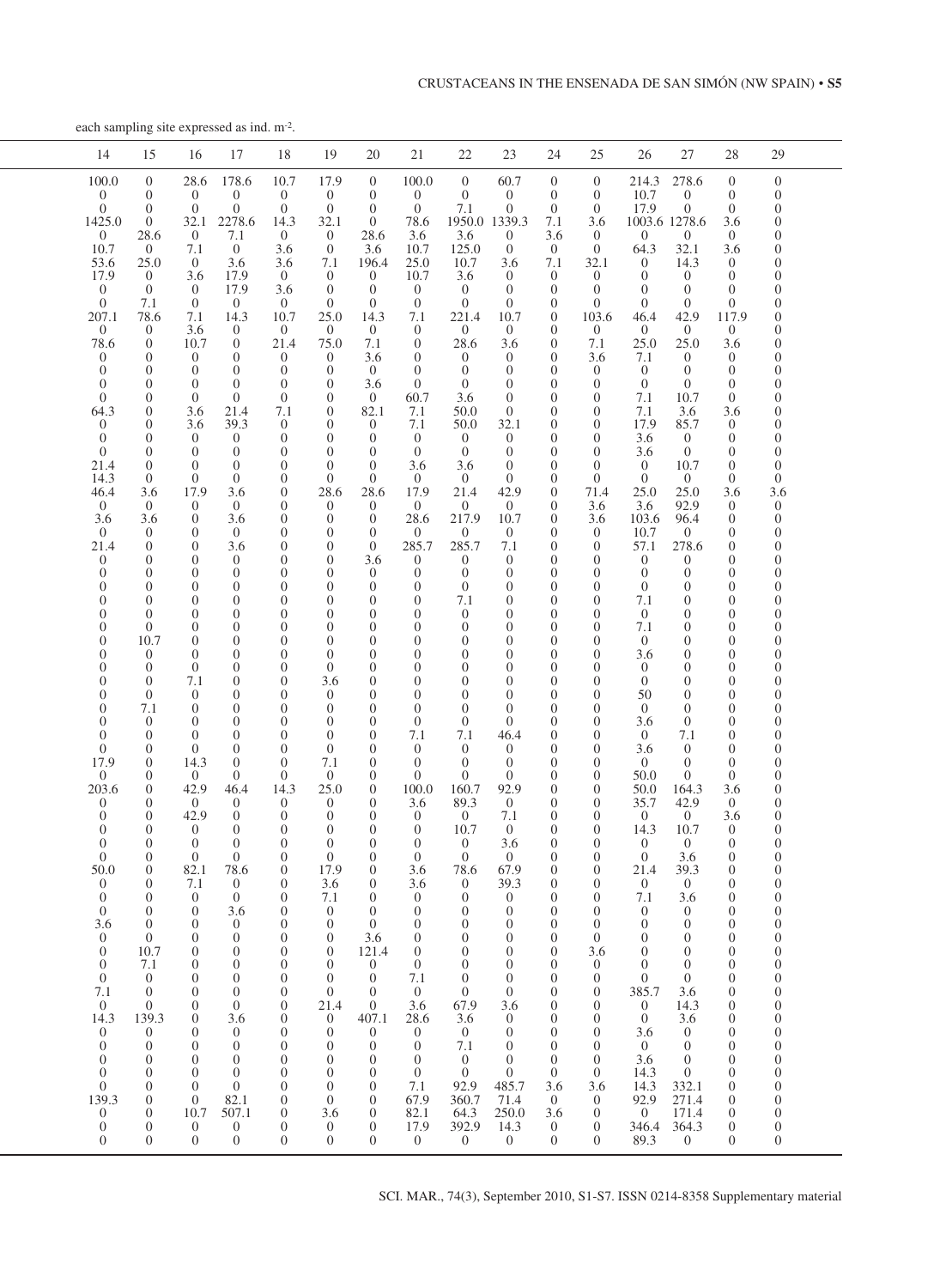Appendix  $2$  (cont.). – Abundance of species in

| Site                        |                | 2              | $\mathcal{R}$  | $\overline{4}$ | 5        | 6                     | $\tau$         | 8              | Q              | 10             | 11       | 12             | 13             |  |
|-----------------------------|----------------|----------------|----------------|----------------|----------|-----------------------|----------------|----------------|----------------|----------------|----------|----------------|----------------|--|
| Atylus vedlomensis          | $\overline{0}$ | $\overline{0}$ | $\overline{0}$ |                | $\Omega$ |                       | 3.6            | $\overline{0}$ | $\Omega$       | 0              | $\Omega$ | $\Omega$       |                |  |
| Aoridae spp.                | $\Omega$       | $\overline{0}$ | $\theta$       | $\Omega$       | $\Omega$ | $\Omega$              | $\theta$       | $\Omega$       | $\Omega$       | $\Omega$       | $\Omega$ | $\Omega$       | $\Omega$       |  |
|                             | $\theta$       |                |                | $\theta$       | $\Omega$ | $\Omega$              | $\Omega$       | $\Omega$       | $\Omega$       |                |          | $\Omega$       | $\Omega$       |  |
| Lembos sp.                  |                | $\theta$       | $\theta$       |                |          |                       |                |                |                | 14.3           | 14.3     |                |                |  |
| Leptocheirus pilosus        | $\overline{0}$ | $\theta$       | $\overline{0}$ | $\Omega$       | $\Omega$ |                       | 53.6           | 7.1            | 7.1            | $\Omega$       | 7.1      | $\Omega$       | $\Omega$       |  |
| Microdeutopus anomalus      | 21.4           | 3.6            | 3.6            | 14.3           | $\Omega$ |                       | 435.7          | $\Omega$       | $\Omega$       | 32.1           | 25.0     | $\theta$       | $\Omega$       |  |
| Microdeutopus cf. armatus   | $\overline{0}$ | $\theta$       | $\theta$       | $\theta$       | $\Omega$ |                       | $\Omega$       | $\Omega$       | $\Omega$       | $\Omega$       | $\Omega$ | $\Omega$       | $\Omega$       |  |
| Microdeutopus gryllotalpa   | $\overline{0}$ | $\theta$       | $\theta$       | $\theta$       | $\Omega$ |                       | $\Omega$       | $\Omega$       | 7.1            | $\Omega$       | $\Omega$ | $\Omega$       | $\Omega$       |  |
| Microdeutopus versiculatus  | 3.6            | $\theta$       | $\theta$       | 7.1            | $\Omega$ |                       | 32.1           | $\Omega$       | 3.6            | 3.6            | 7.1      | $\Omega$       | $\Omega$       |  |
| Microdeutopus sp.           | $\overline{0}$ | $\overline{0}$ | $\Omega$       | $\Omega$       | $\Omega$ | $\cap$                | $\Omega$       | $\Omega$       | $\Omega$       | $\Omega$       | $\Omega$ | $\Omega$       | $\Omega$       |  |
| Isaeidae spp.               | $\overline{0}$ | 3.6            | $\overline{0}$ | $\theta$       | $\Omega$ | $\theta$              | 42.9           | $\Omega$       | $\Omega$       | $\Omega$       | $\Omega$ | $\theta$       | $\Omega$       |  |
| Gammaropsis maculata        | $\Omega$       | $\theta$       | $\theta$       | $\theta$       | $\Omega$ | $\cap$                | $\Omega$       | $\Omega$       | $\Omega$       | $\theta$       | $\Omega$ | $\Omega$       | $\Omega$       |  |
| Gammaropsis palmata         | $\Omega$       | $\theta$       | $\theta$       | $\Omega$       | $\Omega$ | $\Omega$              | $\Omega$       | $\Omega$       | $\Omega$       | $\Omega$       | $\Omega$ | $\Omega$       | $\Omega$       |  |
| Gammaropsis sophiae         | $\Omega$       | $\theta$       | $\theta$       | $\Omega$       | $\Omega$ |                       | $\Omega$       | $\Omega$       | $\Omega$       | $\Omega$       | $\Omega$ | $\Omega$       | $\Omega$       |  |
| Megamphopus cf. longicornis | $\Omega$       | $\Omega$       | $\overline{0}$ | $\theta$       | $\Omega$ | $\Omega$              | $\Omega$       | $\Omega$       | $\Omega$       | $\Omega$       | $\Omega$ | $\Omega$       | $\Omega$       |  |
| Photis longicaudata         | $\Omega$       | $\overline{0}$ | $\overline{0}$ | $\theta$       | $\Omega$ |                       | $\Omega$       | $\Omega$       | $\Omega$       | $\Omega$       | $\Omega$ | $\Omega$       |                |  |
| Photis longipes             | 3.6            | 46.4           | $\Omega$       | 46.4           | 42.9     |                       | 60.7           | $\Omega$       | $\Omega$       | $\Omega$       | $\Omega$ | $\Omega$       | $\Omega$       |  |
| Photis sp.                  | $\overline{0}$ | $\theta$       | $\overline{0}$ | $\theta$       | $\Omega$ |                       | 42.9           | 3.6            | $\Omega$       | 17.9           | $\Omega$ | $\Omega$       |                |  |
| Corophium acherusicum       | $\overline{0}$ | $\Omega$       | 25.0           | $\Omega$       | $\Omega$ |                       | $\Omega$       | $\Omega$       | $\Omega$       | $\Omega$       | $\Omega$ | $\Omega$       | $\Omega$       |  |
| Corophium acutum            | $\overline{0}$ | $\Omega$       | $\overline{0}$ |                | $\Omega$ |                       | 3.6            | 3.6            | $\Omega$       | $\Omega$       | $\Omega$ | $\Omega$       | $\Omega$       |  |
| Corophium insidiosum        | 3.6            | 3.6            | 3.6            | $\Omega$       | $\Omega$ |                       | $\Omega$       | $\Omega$       | 17.9           | 3.6            | $\Omega$ | $\Omega$       | $\Omega$       |  |
| Corophium multisetosum      | $\overline{0}$ | 17.9           | 7.1            | 7.1            | 7.1      | $\Omega$              | 46.4           | 46.4           | 25.0           | 3.6            | 7.1      | $\overline{0}$ | 10.7           |  |
| Corophium cf. runcicorne    | 21.4           | 14.3           | $\overline{0}$ | 75.0           | $\Omega$ |                       | 21.4           | $\Omega$       | $\overline{0}$ | 10.7           | 3.6      | $\Omega$       | $\overline{0}$ |  |
| Corophium sextonae          | $\overline{0}$ | $\overline{0}$ | $\Omega$       | $\Omega$       | $\Omega$ |                       | $\theta$       | $\Omega$       | 3.6            | $\Omega$       | $\Omega$ | $\Omega$       | $\Omega$       |  |
| Corophium spp.              | $\overline{0}$ | $\mathbf{0}$   | $\theta$       | $\Omega$       | $\Omega$ | $\Omega$              | $\Omega$       | $\Omega$       | 17.9           | $\theta$       | $\Omega$ | $\Omega$       | $\Omega$       |  |
|                             | $\Omega$       |                | $\theta$       | $\Omega$       | $\Omega$ | $\cap$                | $\Omega$       | $\Omega$       | $\Omega$       | $\Omega$       | $\Omega$ | $\Omega$       | $\Omega$       |  |
| Ericthonius punctatus       |                | $\overline{0}$ |                |                |          | $\Omega$              |                | $\Omega$       |                |                |          |                |                |  |
| Caprella sp.                | $\Omega$       | $\theta$       | $\theta$       | $\theta$       | $\Omega$ |                       | $\Omega$       |                | 3.6            | $\theta$       | $\Omega$ | $\theta$       | $\Omega$       |  |
| Pariambus typicus           | $\overline{0}$ | $\theta$       | $\theta$       | $\theta$       | $\Omega$ | $\bigcap$<br>$\Omega$ | $\Omega$       | $\Omega$       | 17.9           | $\theta$       | $\Omega$ | $\Omega$       | $\Omega$       |  |
| Phtisica marina             | $\theta$       | $\theta$       | $\theta$       | $\theta$       | $\Omega$ |                       | $\Omega$       | $\Omega$       | $\Omega$       | $\Omega$       | $\Omega$ | $\Omega$       | $\Omega$       |  |
| Palaemon elegans            | $\theta$       | $\overline{0}$ | $\mathbf{0}$   | $\theta$       | $\Omega$ |                       | $\overline{0}$ | $\Omega$       | $\Omega$       | $\Omega$       | $\Omega$ | $\Omega$       | $\Omega$       |  |
| Palaemon serratus           | $\overline{0}$ | $\Omega$       | $\Omega$       | $\Omega$       | $\Omega$ | $\cap$                | 3.6            | $\Omega$       | $\Omega$       | $\Omega$       | $\Omega$ | $\Omega$       | $\Omega$       |  |
| Athanas nitescens           | $\Omega$       | $\theta$       | $\overline{0}$ | $\theta$       | $\Omega$ |                       | $\theta$       | $\Omega$       | $\Omega$       | $\theta$       | $\Omega$ | $\Omega$       | $\Omega$       |  |
| Crangon crangon             | $\Omega$       | $\Omega$       | 3.6            | $\theta$       | $\Omega$ |                       | $\Omega$       | $\Omega$       | $\Omega$       | $\Omega$       | $\Omega$ | $\Omega$       | $\Omega$       |  |
| Callianassidae sp.          | $\theta$       | $\overline{0}$ | $\overline{0}$ | $\Omega$       | $\Omega$ |                       | $\Omega$       | $\Omega$       | $\Omega$       | $\Omega$       | $\Omega$ | $\Omega$       |                |  |
| Anapagurus hyndmanni        | $\overline{0}$ | $\Omega$       | $\theta$       | $\Omega$       | $\Omega$ |                       | $\Omega$       | $\Omega$       | $\Omega$       | $\Omega$       | $\Omega$ | $\Omega$       | $\Omega$       |  |
| Pisidia longicornis         | $\overline{0}$ | $\overline{0}$ | $\theta$       |                | $\Omega$ | $\Omega$              | $\Omega$       | $\Omega$       | 3.6            | $\Omega$       | $\Omega$ | $\Omega$       |                |  |
| Inachus leptochus           | $\Omega$       | $\Omega$       | $\theta$       |                | $\Omega$ |                       | $\Omega$       | $\Omega$       | $\Omega$       | 0              | $\Omega$ | $\Omega$       |                |  |
| Macropodia rostrata         | $\theta$       | $\Omega$       | $\Omega$       | $\Omega$       | $\Omega$ |                       | $\Omega$       | $\Omega$       | $\Omega$       |                |          |                |                |  |
| Liocarcinus arcuatus        | $\theta$       | $\Omega$       | $\Omega$       | $\Omega$       | $\Omega$ |                       | $\Omega$       | $\Omega$       | 0              | $\overline{0}$ | $\Omega$ | $\Omega$       | $\Omega$       |  |
| Carcinus maenas             | 7.1            | 42.9           | 10.7           | 17.9           | 14.3     | $\Omega$              | $\Omega$       | $\Omega$       | $\Omega$       | $\Omega$       | $\Omega$ | $\Omega$       | $\Omega$       |  |
|                             |                |                |                |                |          |                       |                |                |                |                |          |                |                |  |